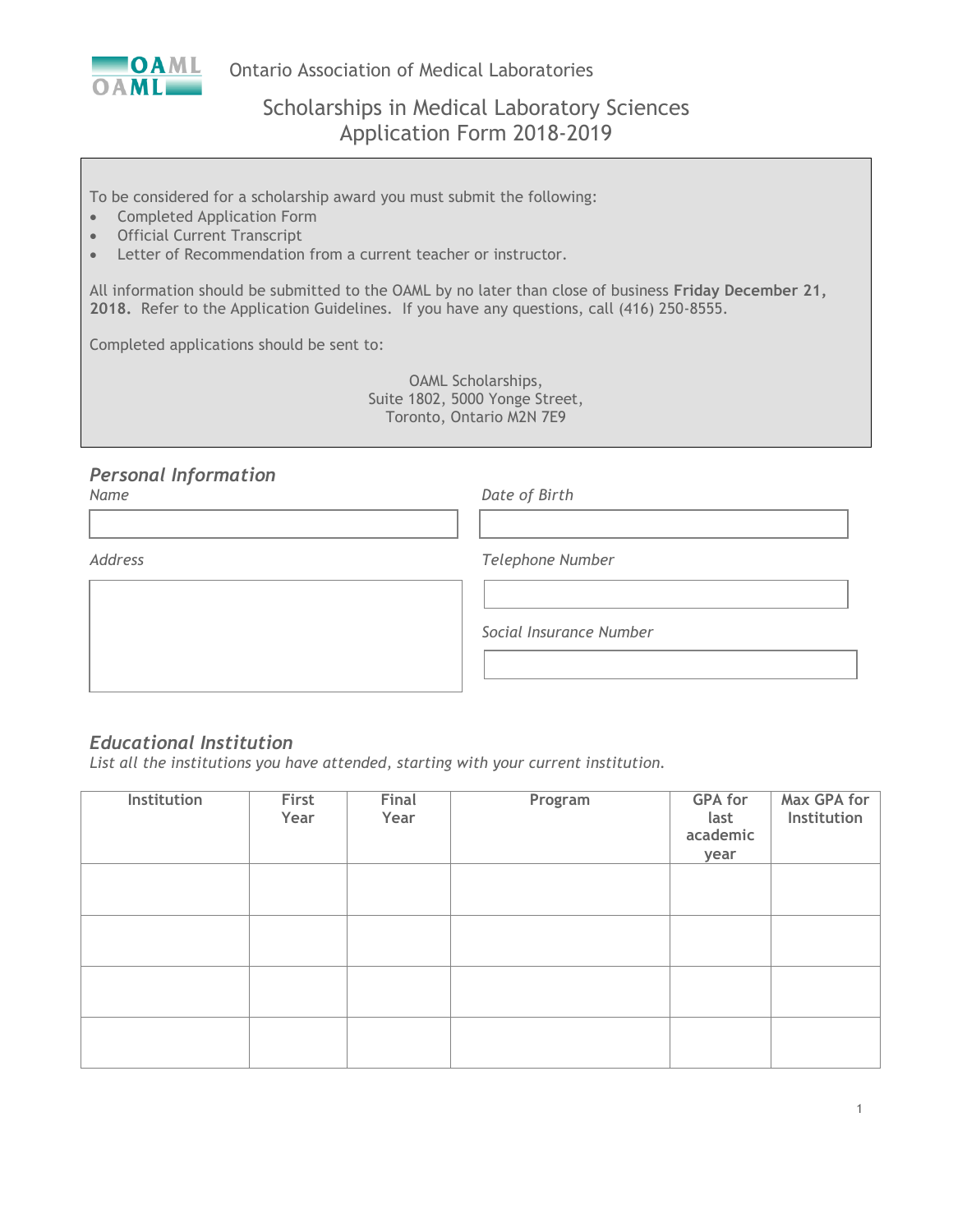

# Scholarships in Medical Laboratory Sciences Application Form 2018-2019

*Write an essay of at least 500 words, describing why you decided on a career in medical laboratory sciences and how you see yourself contributing to the advancement of your profession and/or the healthcare system in Ontario, over the next three to five years. (maximum 15 points)*

*Describe how this award will assist you financially. Financial need is allocated a maximum of 10 points out of a total of 40. Be as explicit as you can, to a maximum of 100 words. Include a description of efforts you*  have made to finance your education, such as summer employment, awards, etc. Complete the budget sheet *on the following page to show your expected income and expenses for this academic year.*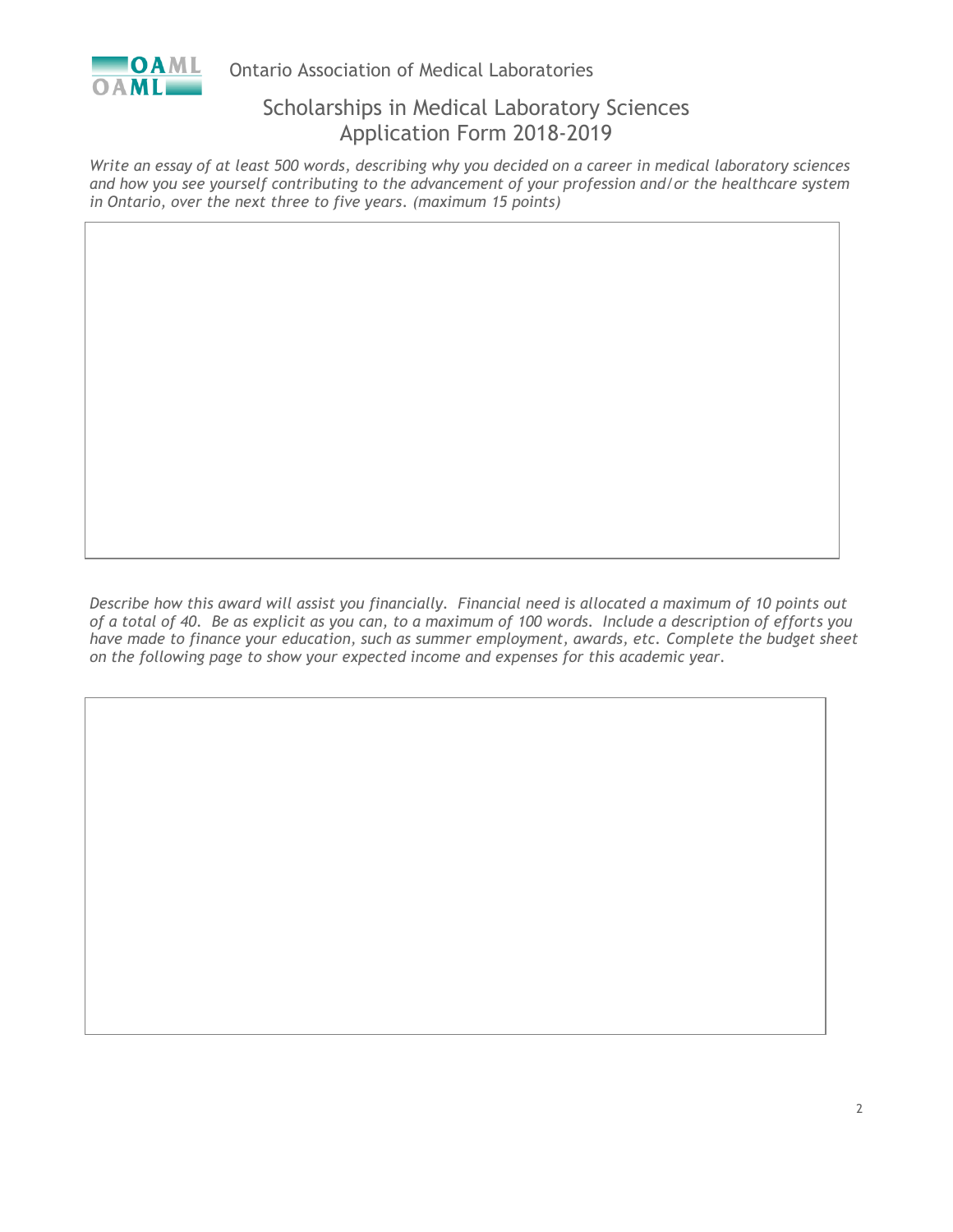

# Scholarships in Medical Laboratory Sciences Application Form 2018-2019

### **STUDENT BUDGET**

| <b>INCOME</b>                                                              | <b>JUN - AUG 2018</b> | <b>SEPT - DEC 2018</b> | <b>JAN - MAY 2019</b> | <b>TOTAL</b> |
|----------------------------------------------------------------------------|-----------------------|------------------------|-----------------------|--------------|
| 1. Net Employment Income                                                   |                       |                        |                       |              |
| 2. Spouse's Net Income                                                     |                       |                        |                       |              |
| 3. Government Loan/Bursary                                                 |                       |                        |                       |              |
| 4. Scholarships & Other Awards<br>5. Contributions from Parents,<br>Family |                       |                        |                       |              |
| 6. Other Income (Specify)                                                  |                       |                        |                       |              |
| <b>TOTAL INCOME</b>                                                        |                       |                        |                       |              |
|                                                                            |                       |                        |                       |              |
| <b>EXPENSES</b>                                                            | <b>JUN - AUG 2018</b> | <b>SEPT - DEC 2018</b> | <b>JAN - MAY 2019</b> | <b>TOTAL</b> |
| 1. Tuition & Incidental Fees                                               |                       |                        |                       |              |
| 2. School Supplies                                                         |                       |                        |                       |              |
| 3. Rent or University Residence                                            |                       |                        |                       |              |
| 4. Electricity, water, heat,                                               |                       |                        |                       |              |
| 5. Telephone, cable, internet                                              |                       |                        |                       |              |
| 6. Groceries                                                               |                       |                        |                       |              |
| 7. Child Care                                                              |                       |                        |                       |              |
| 8. Car or Public Transportation<br>Costs                                   |                       |                        |                       |              |
| 9. Clothing & Laundry                                                      |                       |                        |                       |              |
| 10. Medical                                                                |                       |                        |                       |              |
| 11. Sports, Entertainment                                                  |                       |                        |                       |              |
| 12. Other Expenses (Specify)                                               |                       |                        |                       |              |
| <b>TOTAL EXPENSES</b>                                                      |                       |                        |                       |              |

| <b>TOTAL INCOME</b><br><b>TOTAL EXPENSES</b> |
|----------------------------------------------|
| SURPLUS OR DEFICIT                           |

3